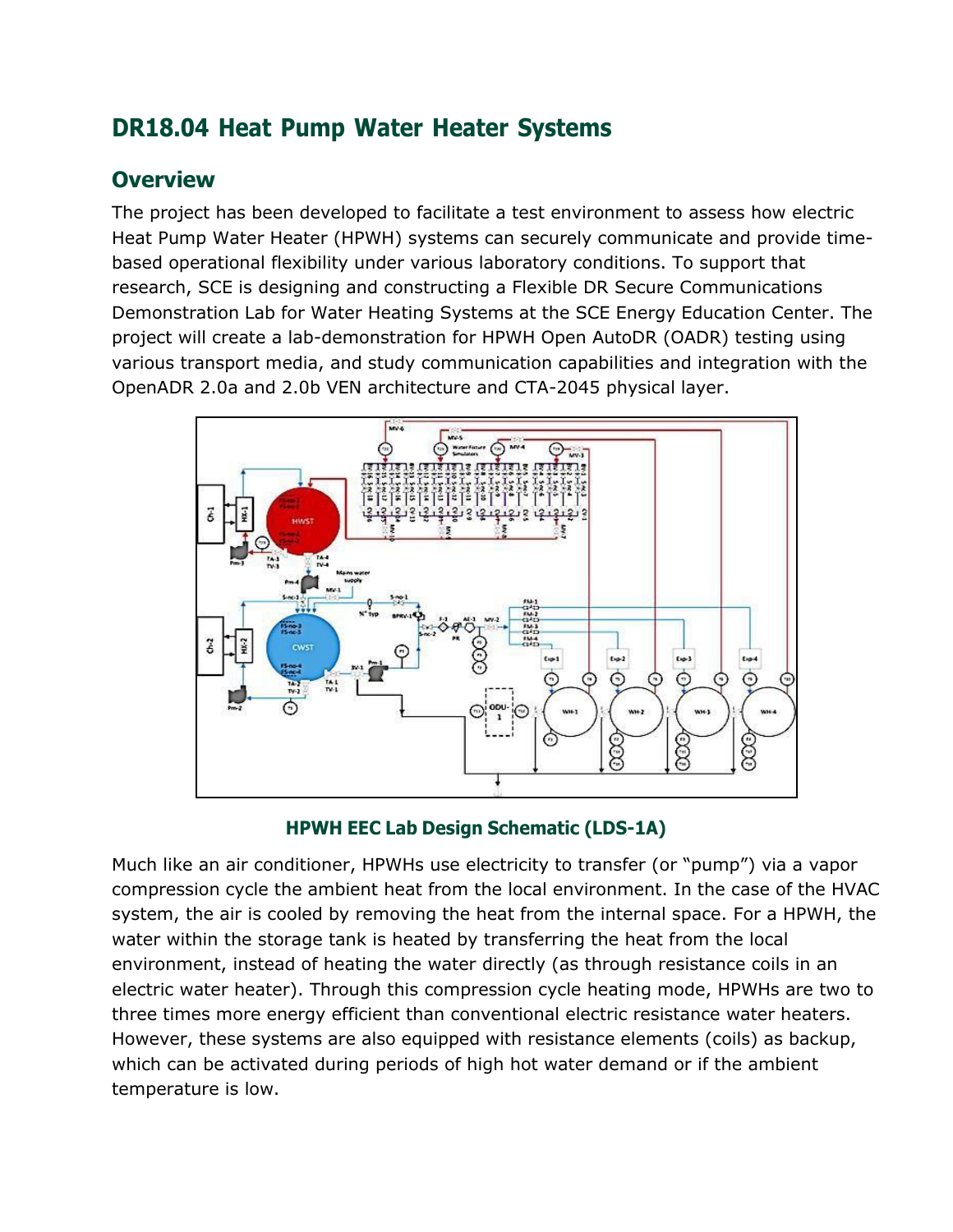The units can also be deployed in a "negative" demand response mode, meaning if the electricity rate is very low (due to excess renewables at the market level), the HPWH can act as a "take" to heat the water, and thus acts as a "grid responsive" end-use load. This type of operation has not been well demonstrated, and so SCE initiated this project. The test plans include case studies for customer-to-grid integration scenarios to examine how HPWHs can react to dispatch and shift signals and the effect on temperature from water draw during times of high- and low-water usage.



### **Typical Residential HPWH Installation**

The HPWHs in the SCE Lab will be modified, if needed, to be converted to a gridresponsive device by either adding a two-way communication device or accessing the existing communications module within the system. This will allow the HPWH to be controlled remotely by SCE. The communication device can signal the HPWH to increase the thermostat temperature control during low-electric consumption times and will lower the water heater thermostat control during high-energy consumption periods throughout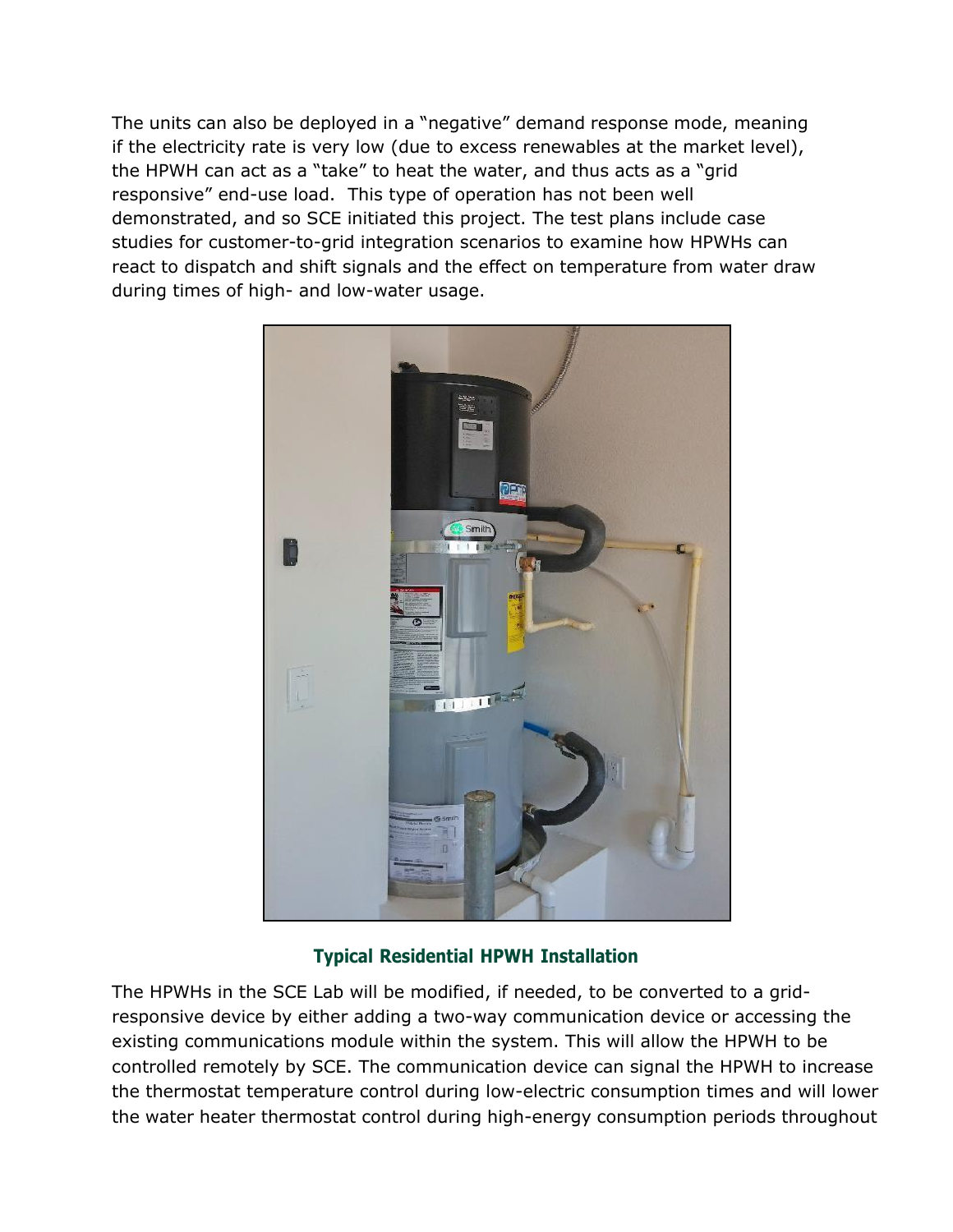the day. During peak energy consumption times, customers will use water that is already hot. The HPWH's electricity usage is reduced during this peak consumption period, which leads to a decrease in the amount of energy drawn from the grid. The key research items to be examined in this project are:

- Load shape and energy demand case studies for HPWHs, based on a wide range of water usage and temperature set point profiles.
- Demand response value propositions for developing flexible load shifting strategies and their effect on water supply, water temperature, and energy usage and demand.
- Test realistic hot water draw events for demonstration purposes and study 24-hour profiles for performance evaluation.
- Provide a test bed to serve as both a showcase for emerging DR enabling technology for HPWHs, and a highly capable working laboratory for long-term performance studies.



### **HPWH Test Lab at the SCE Energy Education Center Irwindale, CA**

The project was funded under the EM&T Technology Assessments and Technology Transfer investment categories, as there are elements of both research goals in this study. The Technology Assessments category assesses and reviews the performance of DR-enabling technologies through lab and field tests and demonstrations designed to verify or enable DR technical capabilities. The Technology Transfer category advances DR-enabling technologies to the next step in the adoption process by raising awareness, developing capabilities, and informing stakeholders during the early stages of emerging technology development for potential DR program and product offerings.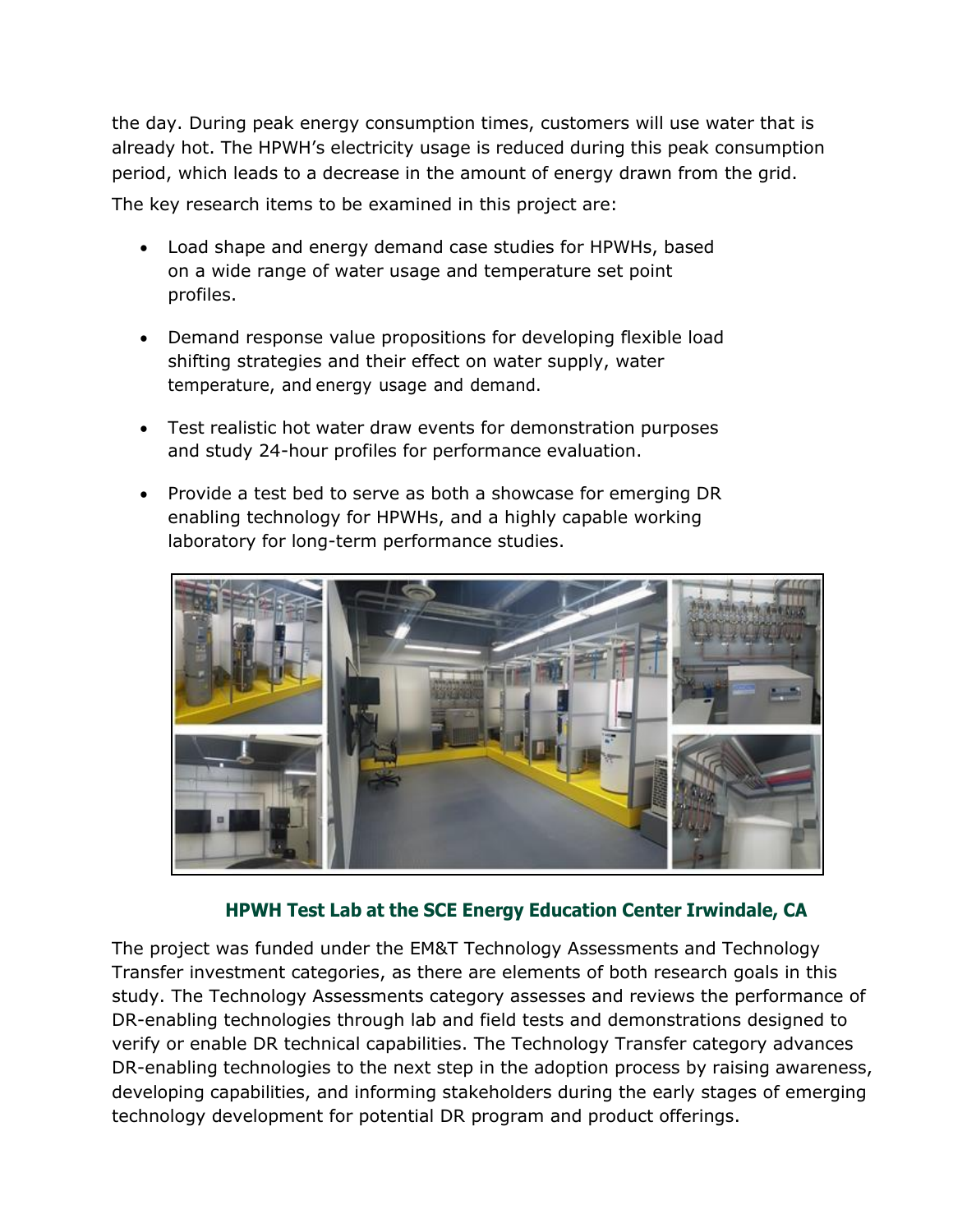# **Collaboration**

The demonstration lab is being installed in SCE's Irwindale Energy Education Center (EEC) and funded by the EM&T program and the EEC. It will serve as both a fully functioning working lab and an opportunity to engage customers, vendors, and others to assess and review HPWH technologies. While the EM&T program is funding the project directly and through a supplemental contract with EPRI, SCE is also leveraging its membership in EPRI with learnings and best practices from the parallel research by other EPRI utility members as a cost-sharing strategy. Also, as a corporate funding member of EPRI, SCE is co-funding parallel research investments with other utilities and leveraging that research to assist in this study, but no other direct cost-sharing or cofunding with any other parties was enabled.

This project will coordinate its research findings with SCE's research partner EPRI and will also inform the grid-responsive HPWH investigations underway in the San Joaquin Valley (SJV) Electric Pilot and the Demand Response Pilot for Disadvantaged Communities (DR DAC). Future collaboration with the CEC's EPIC program with participation in their research and possible coordination with the OpenADR Alliance in the development of the CTA-2045 certification testing protocol is planned for 2021.

# **Results/Status**

SCE is working in collaboration with the field study to deploy HPWHs equipped with communication technology that will allow the water heater to be used as a gridresponsive heating technology for the San Joaquin Valley Disadvantaged Communities (SJV-DAC) pilot. This study will only be conducted in twelve residential single-family dwellings of customers participating in the SJV pilots.

SCE plans to minimize the risk of any failures of the technology that might occur at the customers' homes by thoroughly testing the communications in the HPWH Test Lab using a variety of cyber-secure transport mechanisms and software schema designed for rural areas. Currently the deployment of the SJV HPWH pilot (as well as the work at the HPWH lab) is still delayed by the ongoing COVID-19 field travel and customer access restrictions at the EEC, but remote programming work is still ongoing and safe-site visits at the EEC are conducted in accordance with SCE Visitor and Employee protocols.